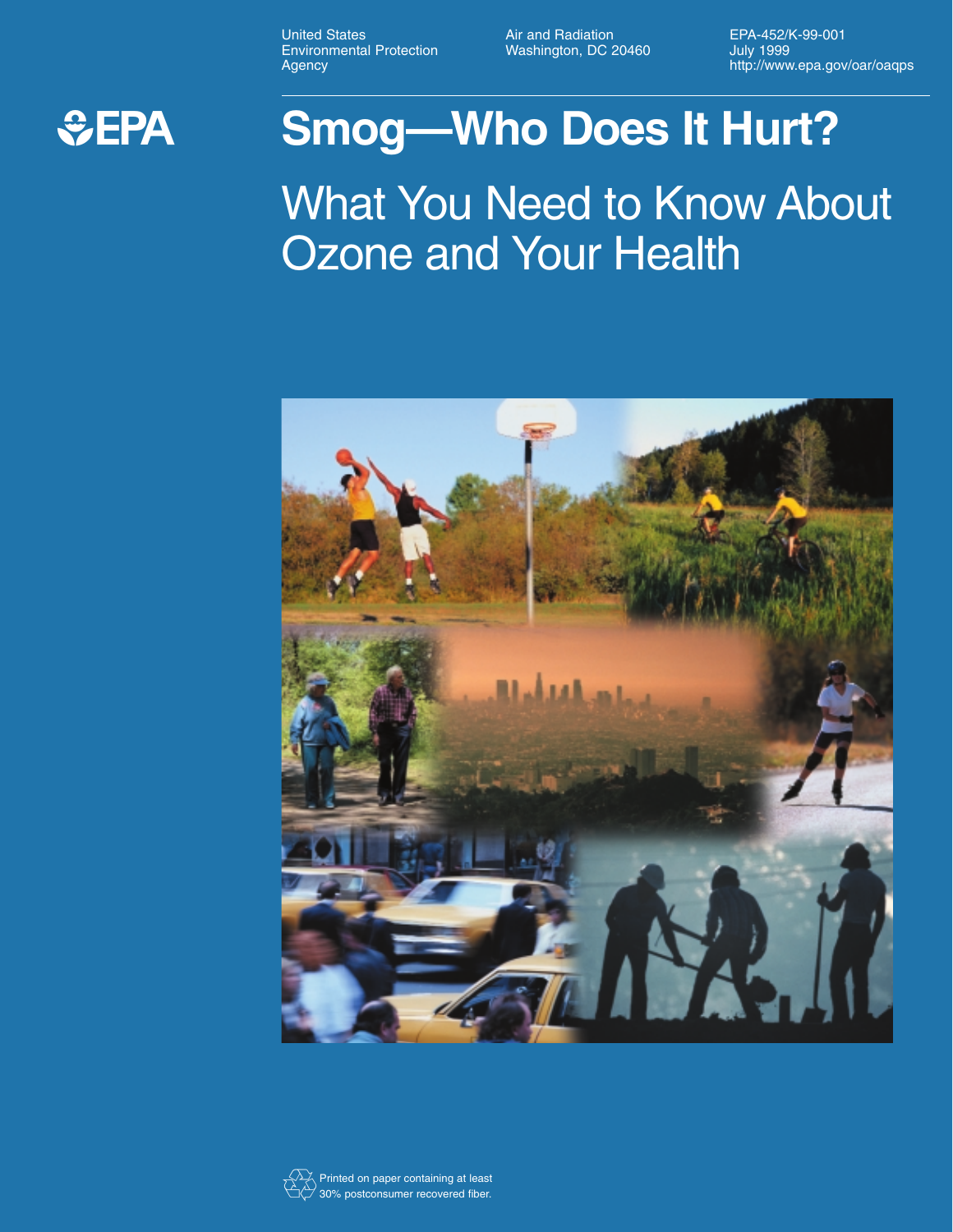# Smog—Who Does It Hurt?

## What You Need to Know About Ozone and Your Health



In fact, breathing smoggy air can be hazardous because smog contains ozone, a pollutant that can harm our health when there are elevated levels in the air we breathe. This publication will tell you what kinds of health effects ozone can cause, when you should be concerned, and what you can do to avoid dangerous exposures.

#### What is ozone?

Ozone is an odorless, colorless gas composed of three atoms of oxygen. Ozone occurs both in the Earth's upper atmosphere and at ground level. Ozone can be good or bad, depending on where it is found:

**Good Ozone.** Ozone occurs naturally in the Earth's upper atmosphere— 10 to 30 miles above the Earth's surface—where it forms a protective layer that shields us from the sun's harmful ultraviolet rays. This "good" ozone is gradually being destroyed by

manmade chemicals. An area where ozone has been most significantly depleted—for example, over the North or South pole—is sometimes called a "hole in the ozone."

**Bad Ozone.** In the Earth's lower atmosphere, near ground level, ozone is formed when pollutants emitted by cars, power plants, industrial boilers, refineries, chemical plants, and other sources react chemically in the presence of sunlight.

The booklet *Ozone: Good Up High, Bad Nearby*, which can be found on the web at **http://www.epa.gov/oar/ oaqps/gooduphigh**, contains additional information about both good and bad ozone.

This publication, *Smog—Who Does It Hurt?,* focuses on bad ozone—that is, ozone that occurs at ground level and can affect the health of people who breathe it.

*Ozone, when it occurs at ground level, presents a serious air quality problem in many parts of the United States. When inhaled even at very low levels ozone can cause a number of respiratory health effects.*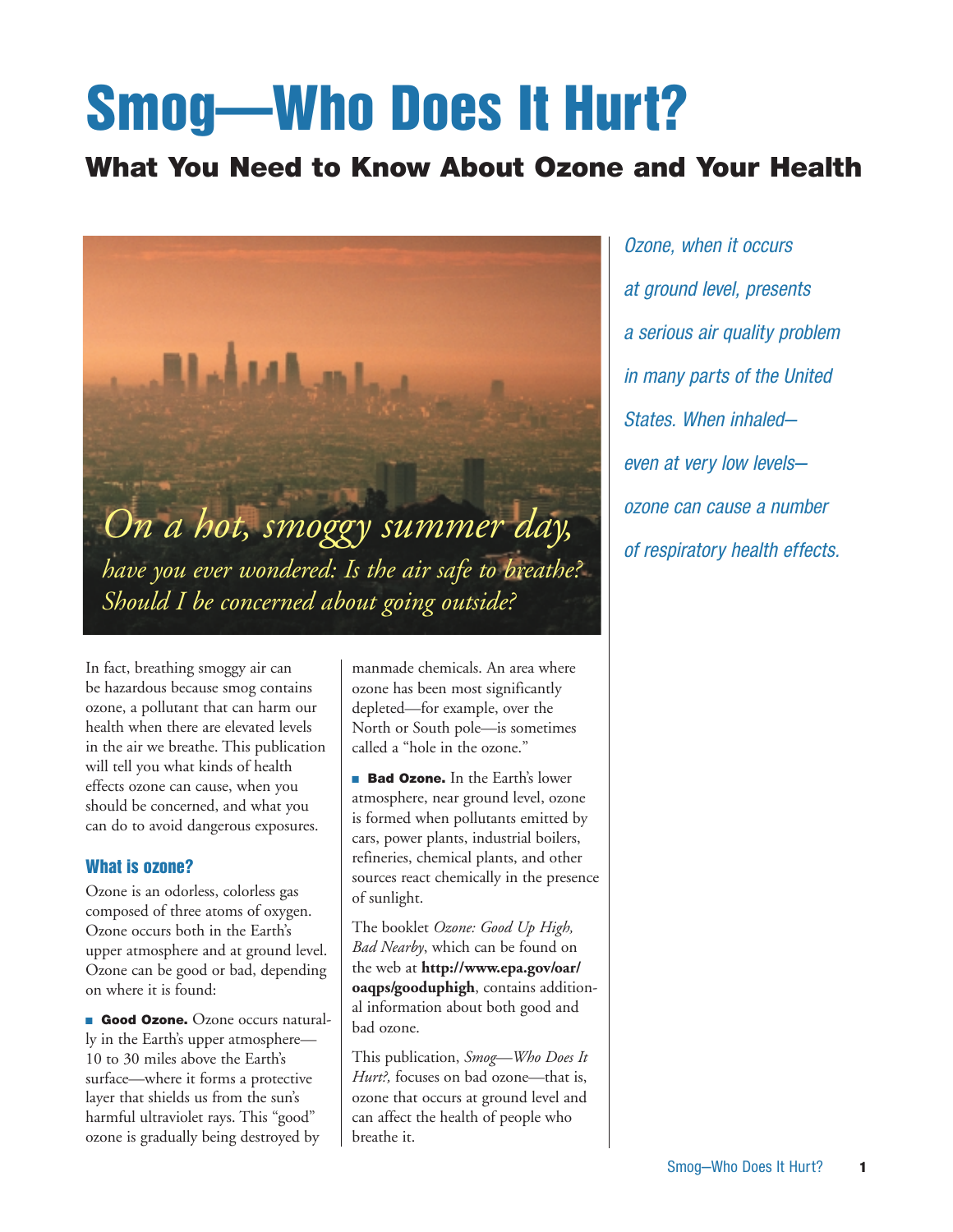

Children and adults of all ages who are active outdoors are at risk from ozone exposure.

#### Should I be concerned about exposure to ground-level ozone?

That depends on who you are and how much ozone is in the air. Most people only have to worry about ozone exposure when ground-level concentrations reach high levels. In many U.S. communities, this can happen frequently during the summer months. In general, as ground-level ozone concentrations increase, more and more people experience health effects, the effects become more serious, and more people are admitted to the hospital for respiratory problems. When ozone levels are very high, *everyone* should be concerned about ozone exposure.

Scientists have found that about one out of every three people in the United States is at a higher risk of experiencing ozone-related health effects (see box on page 3). If you are a member of a "sensitive group," you should pay special attention to ozone levels in your area. This publication describes several tools that the U.S. Environmental Protection Agency (EPA), in partnership with State and local agencies, has developed to inform the public about local ozone levels. These tools provide the information you need to decide whether ozone levels on any particular day may be harmful to you. When ozone concentrations reach unhealthy levels, you can take simple precautions (described on page 6 in "What can I do to avoid unhealthy exposure to ozone?") to protect your health.

## How might ozone affect my health?

Scientists have been studying the effects of ozone on human health for many years. So far, they have found that ozone can cause several types of short-term health effects in the lungs:

 $\blacksquare$  Ozone can irritate the respiratory system. When this happens, you might start coughing, feel an irritation in your throat, and/or experience an uncomfortable sensation in your chest. These symptoms can last for a few hours after ozone exposure and may even become painful.

**DE Ozone can reduce lung function.** When scientists refer to "lung function," they mean the volume of air that you draw in when you take a full breath and the speed at which you are able to blow it out. Ozone can make it more difficult for you to breathe as deeply and vigorously as you normally would. When this happens, you may notice that breathing starts to feel uncomfortable. If you are exercising or working outdoors, you may notice that you are taking more rapid and shallow breaths than normal. Reduced lung function can be a particular problem for outdoor workers, competitive athletes, and other people who exercise outdoors.

**Diamaged 2018** Ozone can aggravate asthma. When ozone levels are high, more asthmatics have asthma attacks that require a doctor's attention or the use of additional medication. One reason this happens is that ozone makes people more sensitive to allergens, which are the most common triggers for asthma attacks. (Allergens come from dust mites, cockroaches, pets, fungus, and pollen.) Also, asthmatics are more severely affected by the reduced lung function and irritation that ozone causes in the respiratory system.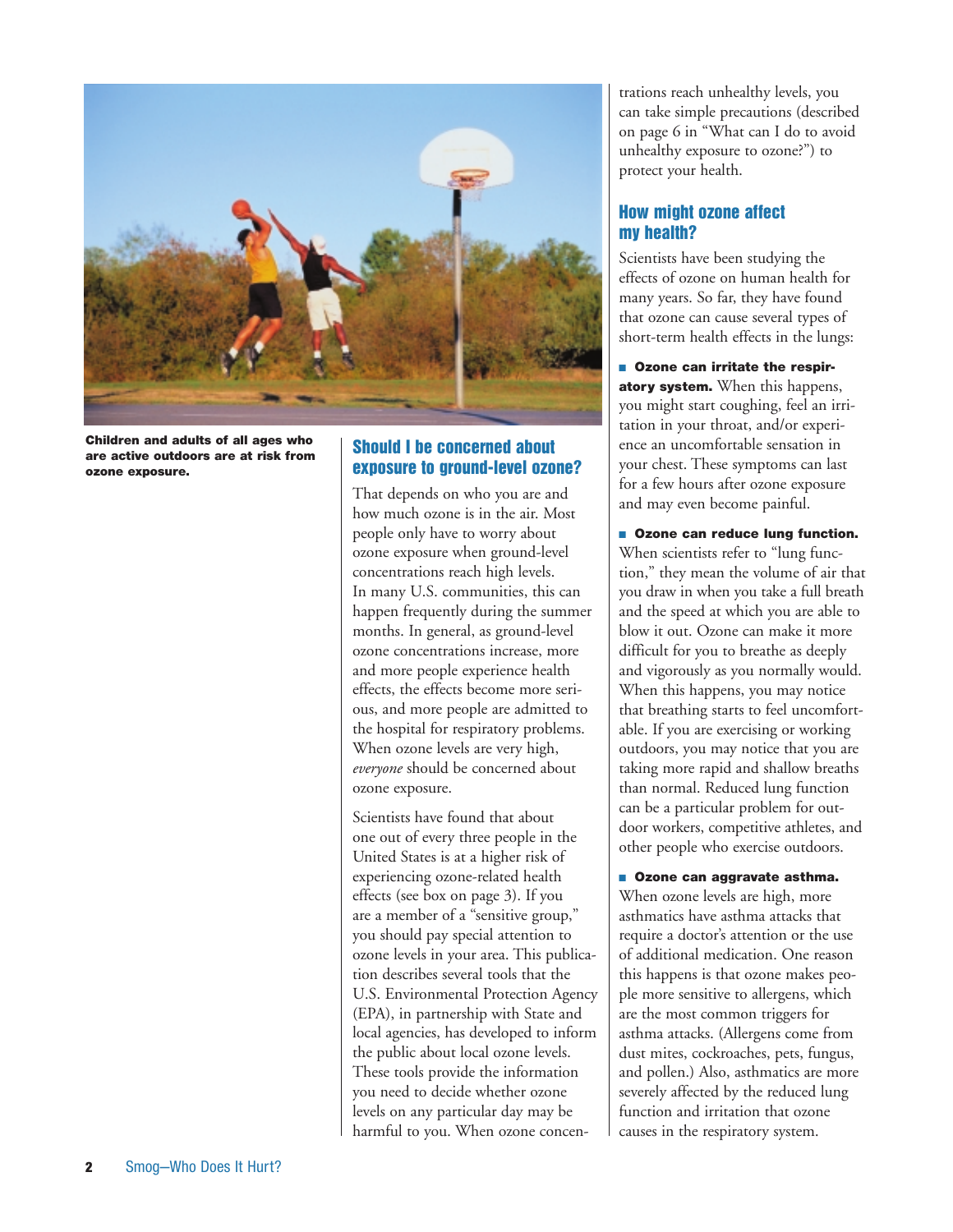**Dealer Can inflame and damage** the lining of the lung. Some scientists have compared ozone's effect on the lining of the lung to the effect of sunburn on the skin. Ozone damages the cells that line the air spaces in the lung. Within a few days, the damaged cells are replaced and the old cells are shed much in the way that skin peels after a sunburn. If this kind of damage occurs repeatedly, the lung may change permanently in a way that could cause long-term health effects and a lower quality of life.

**Scientists suspect that ozone may** have other effects on people's health.

Ozone may aggravate chronic lung diseases, such as emphysema and bronchitis. Also, studies in animals suggest that ozone may reduce the immune system's ability to fight off bacterial infections in the respiratory system.

Most of these effects are considered to be short-term effects because they eventually cease once the individual is no longer exposed to elevated levels of ozone. However, scientists are concerned that repeated short-term

## Who is most at risk from ozone?

Four groups of people, described below, are particularly sensitive to ozone. These groups become sensitive to ozone when they are active outdoors, because physical activity (such as jogging or outdoor work) causes people to breathe faster and more deeply. During activity, ozone penetrates deeper into the parts of the lungs that are more vulnerable to injury. Sensitive groups include:

**Children.** Active children are the group at highest risk from ozone exposure. Such children often spend a large part of their summer vacation outdoors, engaged in vigorous activities either in their neighborhood or at summer camp. Children are also more likely to have asthma or other respiratory illnesses. Asthma is the most common chronic disease for children and may be aggravated by ozone exposure.

**E** Adults who are active outdoors. Healthy adults of all ages who exercise or work vigorously outdoors are considered a "sensitive group" because they have a higher level of exposure to ozone than people who are less active outdoors.

**People with respiratory diseases, such as asthma. There is no evi**dence that ozone causes asthma or other chronic respiratory disease, but these diseases do make the lungs more vulnerable to the effects of ozone. Thus, individuals with these conditions will generally experience the effects of ozone earlier and at lower levels than less sensitive individuals.

**People with unusual susceptibility to ozone.** Scientists don't yet know why, but some healthy people are simply more sensitive to ozone than others. These individuals may experience more health effects from ozone exposure than the average person.

Scientists have studied other groups to find out whether they are at increased risk from ozone. So far there is little evidence to suggest that either the elderly or people with heart disease have heightened sensitivity to ozone. However, like other adults, elderly people will be at higher risk from ozone exposure if they suffer from respiratory disease, are active outdoors, or are unusually susceptible to ozone as described above.





This photo shows a healthy lung airway (top) and an inflamed lung airway (bottom). Ozone can inflame the lung's lining, and repeated episodes of inflammation may cause permanent changes in the lung.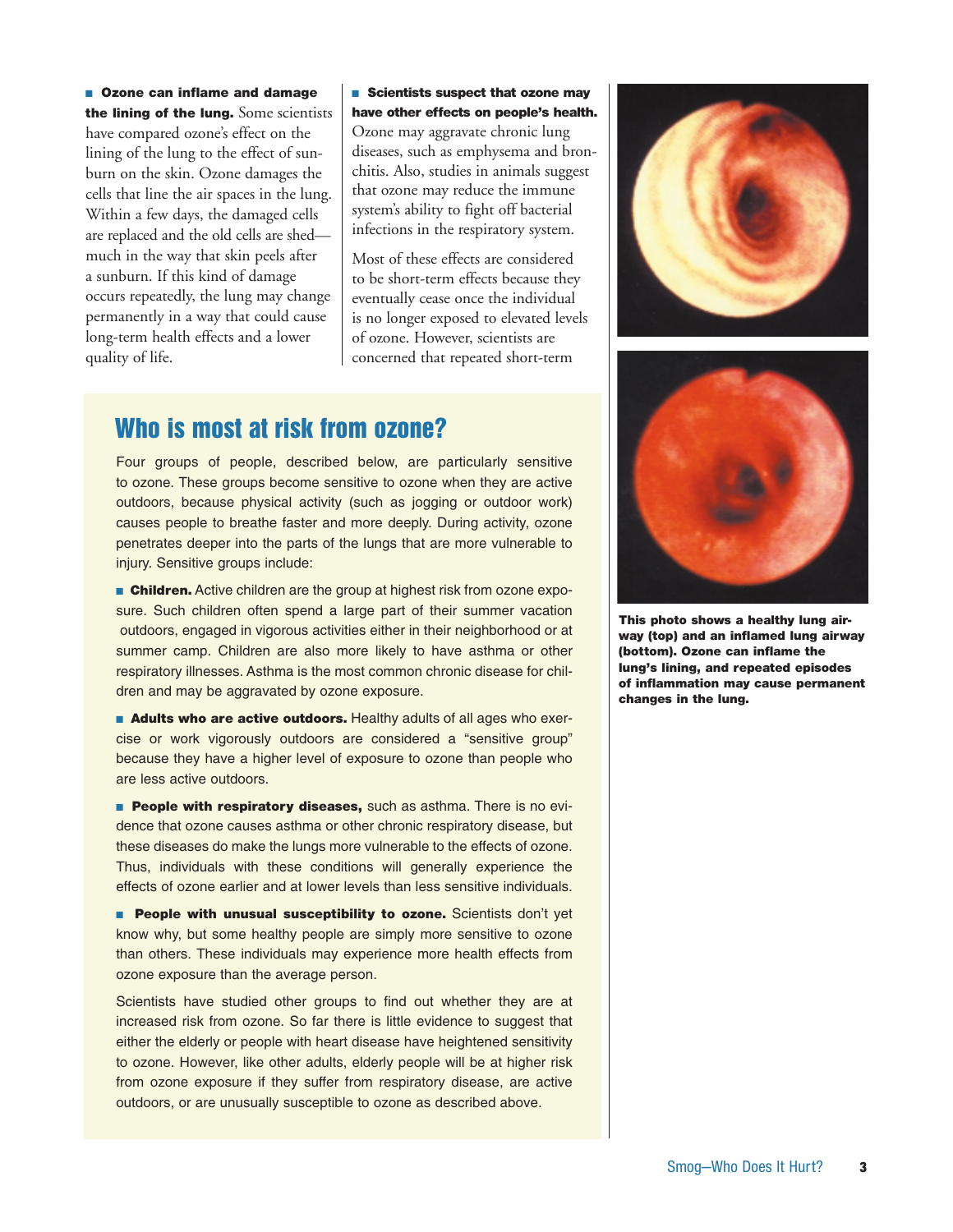## How do scientists know about the health effects of ozone?



A volunteer in an ozone research study breathes into a spirometer—a device that measures lung function.

EPA has gathered a great deal of information about the health effects of ozone. This information comes from a number of sources, including animal research, studies that compare health statistics and ozone levels within communities, and controlled testing of human volunteers to determine how ozone affects lung function. In these studies, volunteers are exposed to ozone in specially designed chambers where their responses can be carefully measured. Volunteers are prescreened in medical examinations to determine their health status, and they are never exposed to ozone levels that exceed those found in major cities on a very smoggy day.

Though our understanding of ozone's effects has increased substantially in recent years, many important questions still remain to be investigated. For example, does repeated short-term exposure to high levels of ozone cause permanent lung damage? Does repeated exposure during childhood to high levels of ozone cause reduced lung function in adults? Scientists are continuing to study these and other questions to gain a better understanding of ozone's effects.

damage from ozone exposure may permanently injure the lung. For example, repeated ozone impacts on the developing lungs of children may lead to reduced lung function as adults. Also, ozone exposure may speed up the decline in lung function that occurs as a natural result of the aging process. Research is underway to help us better understand the possible long-term effects of ozone exposure.

## How can I tell if I am being affected by ozone?

Often, people exposed to ozone experience recognizable symptoms, including coughing, irritation in the airways, rapid or shallow breathing, and discomfort when breathing or general discomfort in the chest. People with asthma may experience asthma attacks. When ozone levels are higher than normal, any of these symptoms may indicate that you should minimize the time spent outdoors, or at least reduce your activity level, to protect your health until ozone levels decline.

Ozone damage also can occur without any noticeable signs. Sometimes there are no symptoms, or sometimes they are too subtle to notice. People who live in areas where ozone levels are frequently high may find that their initial symptoms of ozone exposure go away

over time—particularly when exposure to high ozone levels continues for several days. This does not mean that they have developed resistance to ozone. In fact, scientists have found that ozone continues to cause lung damage even when the symptoms have disappeared. The best way to protect your health is to find out when ozone levels are elevated in your area and take simple precautions to minimize exposure even when you don't feel obvious symptoms.

#### How can I find out about ozone levels in my area?

EPA and State and local air agencies have developed a number of tools to provide people with information on local ozone levels, their potential health effects, and suggested activities for reducing ozone exposure.

Air Quality Index. EPA has developed the Air Quality Index, or AQI, (formerly known as the Pollutant Standards Index) for reporting the levels of ozone and other common air pollutants. The index makes it easier for the public to understand the health significance of air pollution levels. Air quality is measured by a nationwide monitoring system that records concentrations of ozone and several other air pollutants at more than a thousand locations across the country.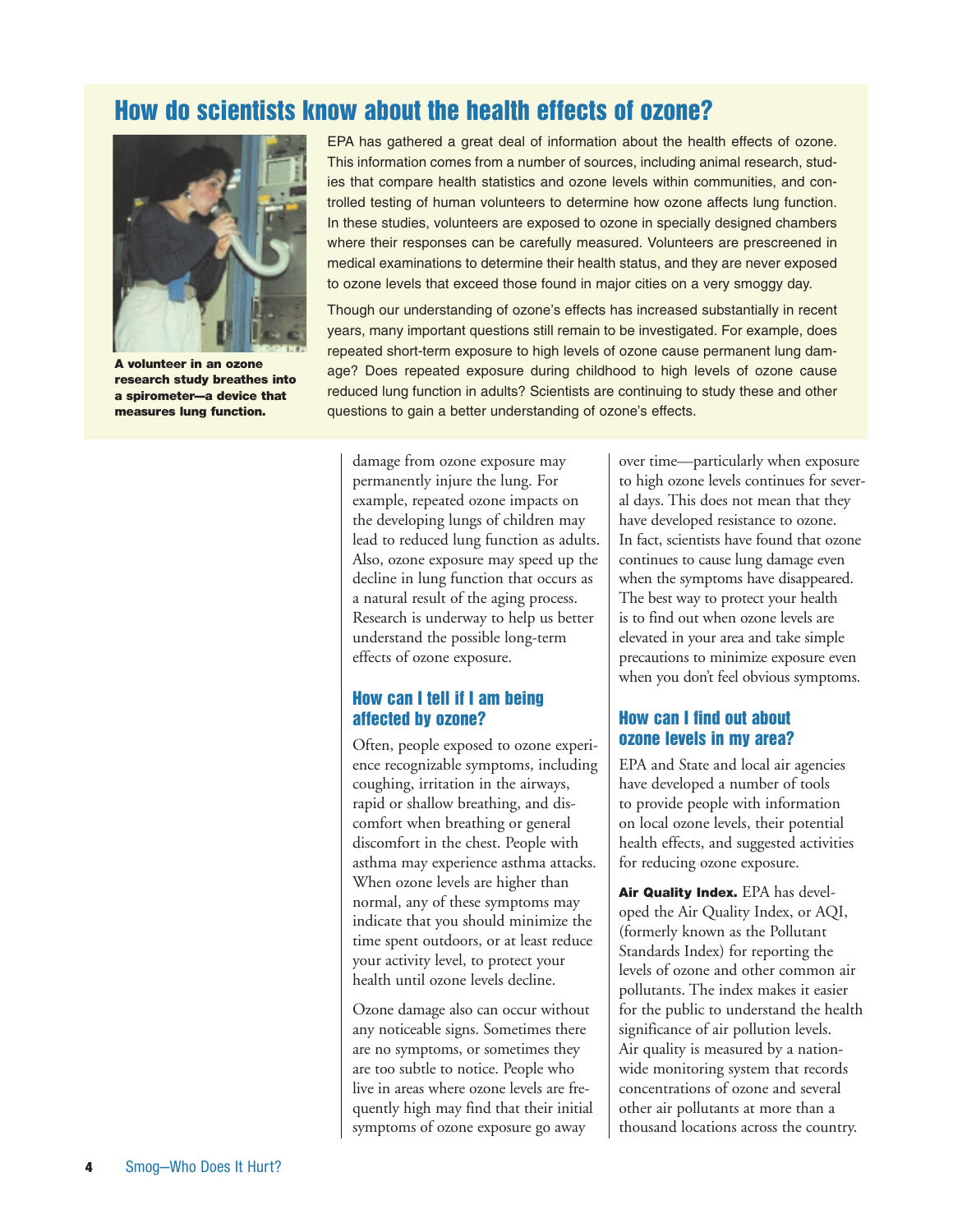EPA "translates" the pollutant concentrations to the standard AQI index, which ranges from 0 to 500. The higher the AQI value for a pollutant, the greater the danger. An AQI value of 100 usually corresponds to the national ambient air quality standard (NAAQS) for the pollutant. These standards are established by EPA under the Clean Air Act to protect public health and the environment.

The AQI scale has been divided into distinct categories, each corresponding to a different level of health concern. In the table below, the AQI ranges are shown in the middle column and the associated air quality descriptors are shown in the right column. The left column shows the ozone concentrations, measured in parts per million (ppm), that correspond to each category.

Though the AQI scale extends to 500, levels above 300 rarely occur in the United States. This publication and most other references to the AQI do not list health effects and cautionary statements for levels above 300. If ozone levels above 300 should ever occur, everyone should avoid physical exertion outdoors.

When pollutant levels are high, states are required to report the AQI in large metropolitan areas (populations over 350,000) of the United States. You may see the AQI for ozone reported in your newspaper, or your local television or radio weathercasters may use the AQI to provide information about

ozone in your area. Here's the type of report you might hear:

*The Air Quality Index today was 160. Air quality was unhealthy due to ozone. Hot, sunny weather and stagnant air caused ozone in Center City to rise to unhealthy levels.*

AQI Colors. To make it easier for the public to quickly understand the air quality in their communities, EPA has assigned a specific color to each AQI category. You will see these colors when the AQI is reported in a color format—such as

in a color-print newspaper, on television broadcasts, or on your State or local air pollution agency's web site. This color scheme can help you quickly determine whether air pollutants are reaching unhealthy levels in your area. For example, the color orange means that conditions are "unhealthy for sensitive groups," the color red means that conditions are "unhealthy" for everyone, and so on.

**Ozone Maps.** In many areas of the country, measurements of ozone concentrations are converted into color contours of the AQI categories (green, yellow, orange, red, and purple, shown below) and displayed on a map (see example above) to show ozone levels



This map shows ozone levels in the eastern United States on August 24, 1998. Ozone maps are updated several times daily to show how ozone levels change throughout the day.

| <b>Ozone Concentration (ppm)</b><br>(8-hour average, unless noted) | <b>Air Quality Index Values</b> | <b>Air Quality Descriptor</b>         |
|--------------------------------------------------------------------|---------------------------------|---------------------------------------|
| 0.0 to 0.064                                                       | 0 to 50                         | Good                                  |
| 0.065 to 0.084                                                     | 51 to 100                       | <b>Moderate</b>                       |
| 0.085 to 0.104                                                     | 101 to 150                      | <b>Unhealthy for Sensitive Groups</b> |
| 0.105 to 0.124                                                     | 151 to 200                      | <b>Unhealthy</b>                      |
| $0.125$ (8-hr.) to $0.404$ (1-hr.)                                 | 201 to 300                      | <b>Very Unhealthy</b>                 |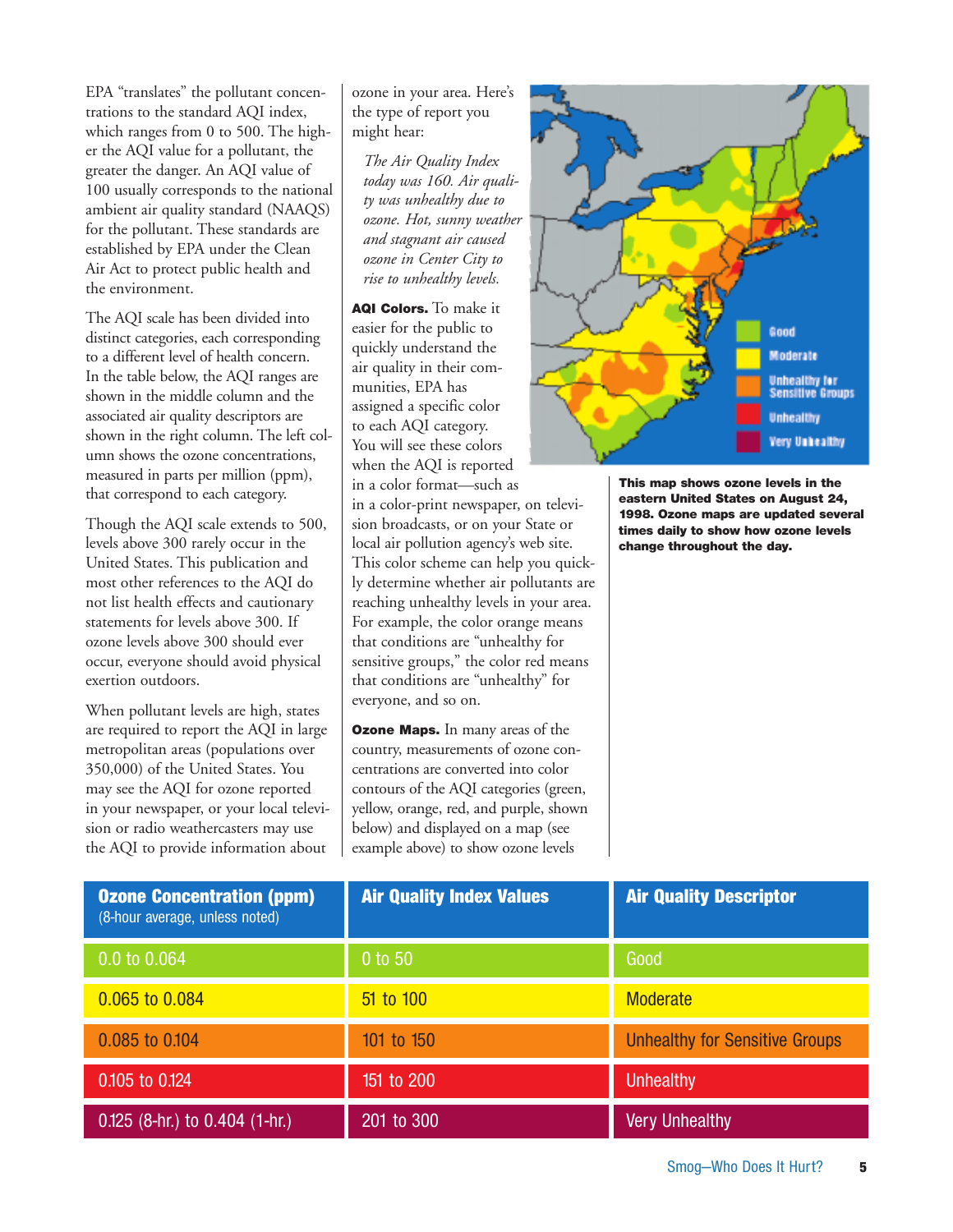*In general, when ozone levels are elevated, your chances of being affected by ozone increase the longer you are active outdoors and the more strenuous the activity you engage in.* 

in the local area. The map is updated throughout the day and shows how ozone builds during hot summer days. In some areas, ozone maps are used to show a forecast of ozone levels for the next day. Once you understand the color scheme, you can use the maps to quickly determine whether ozone concentrations are reaching unhealthy levels in your area. Ozone maps appear on some televised weather broadcasts and are also available from EPA's web site at **http://www.epa.gov/airnow**.

#### What can I do to avoid unhealthy exposure to ozone?

You can take a number of steps. The chart on page 7 tells you what types of health effects may occur at specific ozone concentrations and what you can do to avoid them. If you are a parent, keep in mind that your children are likely to be at higher risk, particularly

if they are active outdoors. You may therefore want to pay special attention to the guidance for sensitive groups.

In general, when ozone levels are elevated, your chances of being affected by ozone increase the longer you are active outdoors and the more strenuous the activity you engage in. Scientific studies show that:

■ At ozone levels above 0.12 ppm, heavy outdoor exertion for short periods of time (1 to 3 hours) can increase your risk of experiencing respiratory symptoms and reduced lung function.

■ At ozone levels between 0.08 and 0.12 ppm, even moderate outdoor exertion for longer periods of time (4 to 8 hours) can increase your risk of experiencing ozone-related effects.

EPA recommends limiting outdoor activities as ozone levels rise to unhealthy levels. You can limit the

## What does exertion have to do with ozone-related health effects?

Exercise and outdoor activities can play an important role in maintaining good health. Physical exertion helps build up strength in the heart and lungs. But exerting yourself outdoors can actually increase your chances of experiencing health effects when ozone concentrations are at unhealthy levels. Why is this true? Think of it this way: Exertion generally causes you to breathe harder and faster. When this happens, more ozone is taken into your lungs, and ozone reaches tissues that are susceptible to injury. Research has shown that respiratory effects are observed at lower ozone concentrations if either the level or duration of exertion is increased. This is why EPA recommends decreasing the level or duration of exertion to avoid ozone health effects.

Examples of typical daily activities that involve **moderate exertion** include climbing stairs, light jogging, easy cycling, playing tennis or baseball, and stacking firewood. Outdoor occupational activities such as simple construction work, pushing a wheelbarrow with a load, using a sledgehammer, or digging in your garden, would also involve moderate exertion. Activities that involve heavy exertion include vigorous running or cycling, playing basketball or soccer, chopping wood, and heavy manual labor. Because fitness levels vary widely among individuals, what is moderate exertion for one person may be heavy exertion for another. No matter how fit you are, cutting back on the level or duration of exertion when ozone levels are high will help protect you from ozone's harmful effects.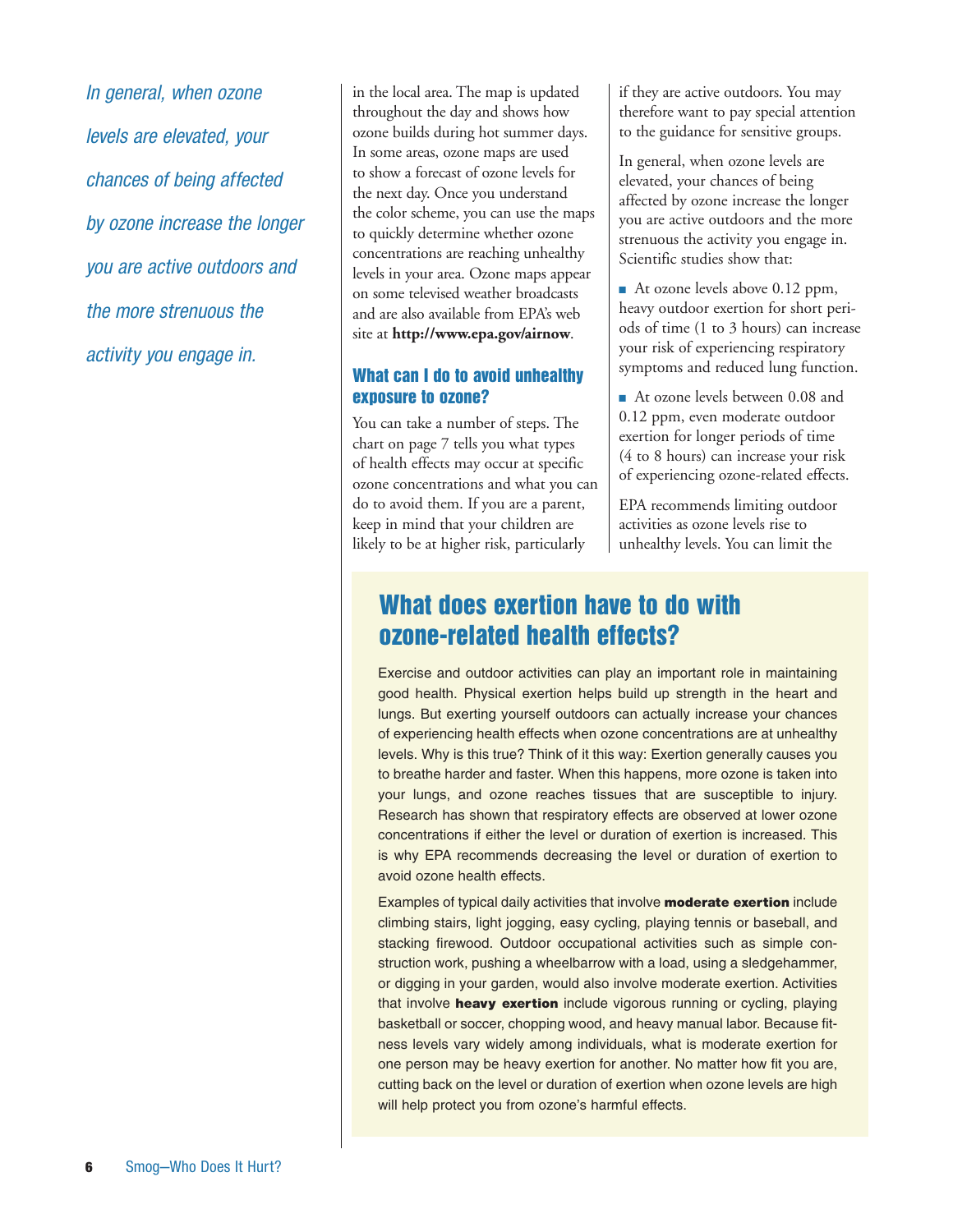| <b>Health Effects and Protective Actions for Specific Ozone Ranges</b> |                                                                                                                                                                                                                                                                                                                                                                                                                                                                                                                                                                                                                                                                                                                                                                                                                                                                                                                                                                                                                                                                                                                                                                                                                                                                             |  |
|------------------------------------------------------------------------|-----------------------------------------------------------------------------------------------------------------------------------------------------------------------------------------------------------------------------------------------------------------------------------------------------------------------------------------------------------------------------------------------------------------------------------------------------------------------------------------------------------------------------------------------------------------------------------------------------------------------------------------------------------------------------------------------------------------------------------------------------------------------------------------------------------------------------------------------------------------------------------------------------------------------------------------------------------------------------------------------------------------------------------------------------------------------------------------------------------------------------------------------------------------------------------------------------------------------------------------------------------------------------|--|
| <b>Ozone Level</b>                                                     | <b>Health Effects and Protective Actions</b>                                                                                                                                                                                                                                                                                                                                                                                                                                                                                                                                                                                                                                                                                                                                                                                                                                                                                                                                                                                                                                                                                                                                                                                                                                |  |
| Good                                                                   | What are the possible health effects?<br>No health effects are expected.                                                                                                                                                                                                                                                                                                                                                                                                                                                                                                                                                                                                                                                                                                                                                                                                                                                                                                                                                                                                                                                                                                                                                                                                    |  |
| <b>Moderate</b>                                                        | What are the possible health effects?<br>Unusually sensitive individuals may experience respiratory effects from prolonged exposure to<br>ozone during outdoor exertion.<br>What can I do to protect my health?<br>■ When ozone levels are in the "moderate" range, consider limiting prolonged outdoor exertion if you<br>are unusually sensitive to ozone.                                                                                                                                                                                                                                                                                                                                                                                                                                                                                                                                                                                                                                                                                                                                                                                                                                                                                                                |  |
| <b>Unhealthy</b><br><b>for Sensitive</b><br><b>Groups</b>              | What are the possible health effects?<br>If you are a member of a sensitive group, <sup>1</sup> you may experience respiratory symptoms (such as coughing or<br>pain when taking a deep breath) and reduced lung function, which can cause some breathing discomfort.<br>What can I do to protect my health?<br>If you are a member of a sensitive group, <sup>1</sup> limit prolonged outdoor exertion. In general, you can<br>protect your health by reducing how long or how strenuously you exert yourself outdoors and by<br>planning outdoor activities when ozone levels are lower (usually in the early morning or evening).<br>You can check with your State air agency to find out about current or predicted ozone levels in your<br>location. This information on ozone levels is available on the Internet at http://www.epa.gov/airnow.                                                                                                                                                                                                                                                                                                                                                                                                                       |  |
| <b>Unhealthy</b>                                                       | What are the possible health effects?<br>If you are a member of a sensitive group, <sup>1</sup> you have a higher chance of experiencing respiratory<br>symptoms (such as aggravated cough or pain when taking a deep breath), and reduced lung func-<br>tion, which can cause some breathing difficulty.<br>At this level, anyone could experience respiratory effects.<br>What can I do to protect my health?<br>■ If you are a member of a sensitive group, <sup>1</sup> avoid prolonged outdoor exertion. Everyone else—<br>especially children-should limit prolonged outdoor exertion.<br>Plan outdoor activities when ozone levels are lower (usually in the early morning or evening).<br>You can check with your State air agency to find out about current or predicted ozone levels in your<br>location. This information on ozone levels is available on the Internet at http://www.epa.gov/airnow.                                                                                                                                                                                                                                                                                                                                                             |  |
| Very<br><b>Unhealthy</b>                                               | What are the possible health effects?<br>Members of sensitive groups <sup>1</sup> will likely experience increasingly severe respiratory symptoms and<br>impaired breathing.<br>■ Many healthy people in the general population engaged in moderate exertion will experience some<br>kind of effect. According to EPA estimates, approximately:<br>Half will experience moderately reduced lung function.<br>One-fifth will experience severely reduced lung function.<br>10 to 15 percent will experience moderate to severe respiratory symptoms (such as aggravated<br>cough and pain when taking a deep breath).<br>People with asthma or other respiratory conditions will be more severely affected, leading some to<br>increase medication usage and seek medical attention at an emergency room or clinic.<br>What can I do to protect my health?<br>If you are a member of a sensitive group, <sup>1</sup> avoid outdoor activity altogether. Everyone else—especially<br>children-should limit outdoor exertion and avoid heavy exertion altogether.<br>■ Check with your State air agency to find out about current or predicted ozone levels in your loca-<br>tion. This information on ozone levels is available on the Internet at http://www.epa.gov/airnow. |  |

1*Members of sensitive groups include children who are active outdoors; adults involved in moderate or strenuous outdoor activities; individuals with respiratory disease, such as asthma; and individuals with unusual susceptibility to ozone.*